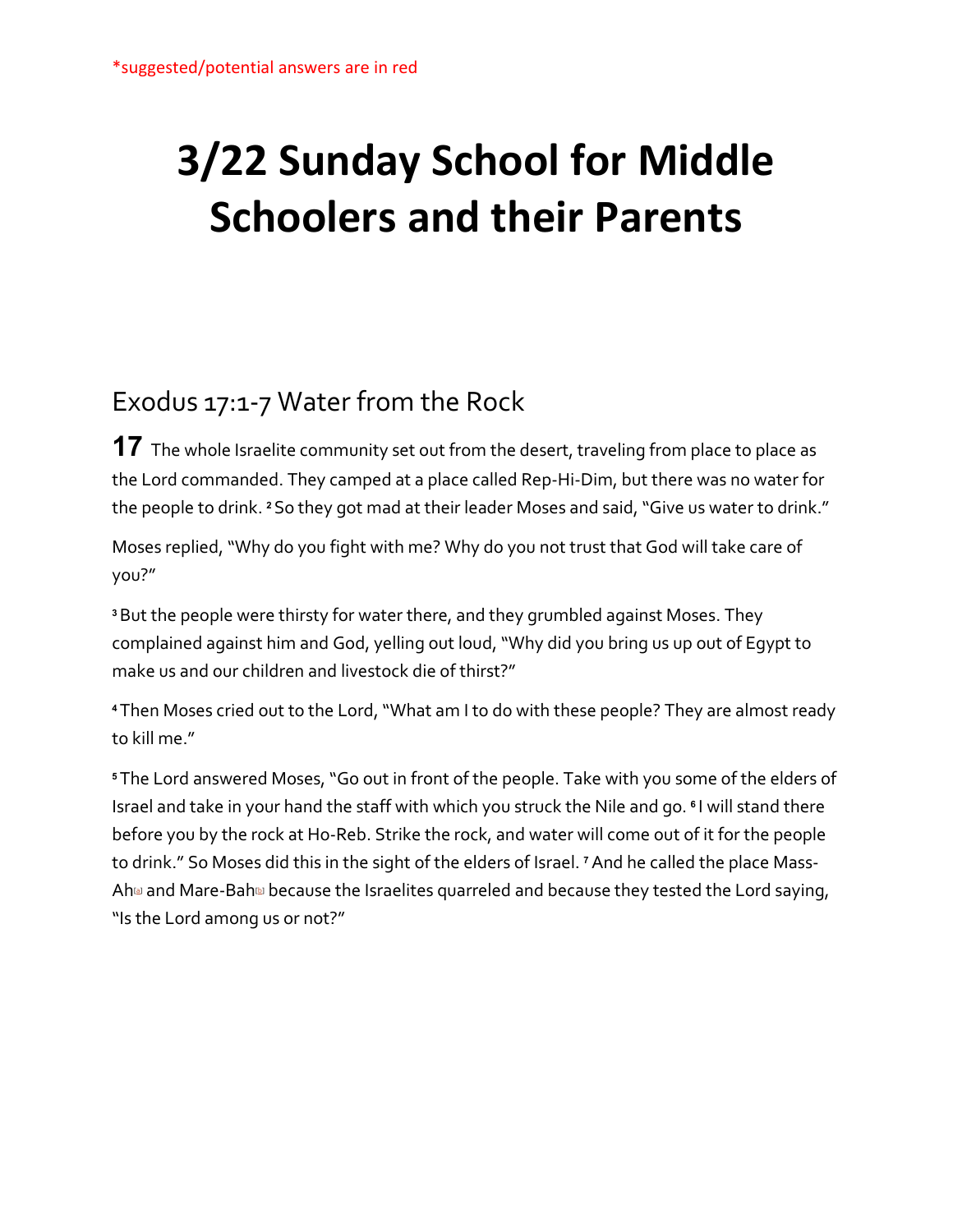## \*suggested/potential answers are in red

1) Can you explain in your own words what happened in this story?

The Israelites were frustrated that they couldn't find water. They felt abandoned and started not to trust God and His messenger (their leader) Moses any more. Moses asked God for help, and God worked through him to make water miraculously flow from a rock.

2) Why do you think God would give the Israelites what they needed if they didn't trust Him?

God loves us even when we don't love Him back. Being a Christian and understanding God's covenant with us means that God loves us and comes to us first, even when we don't deserve it. God will never withhold what we need (note: what we NEED, not what we superficially WANT).

You can read Luke 12:22-34 if you'd like:

## **Do Not Worry**

**<sup>22</sup>** Then Jesus said to his disciples: "Therefore I tell you, do not worry about your life, what you will eat; or about your body, what you will wear. **<sup>23</sup>** For life is more than food, and the body more than clothes. **<sup>24</sup>** Consider the ravens: They do not sow or reap, they have no storeroom or barn; yet God feeds them. And how much more valuable you are than birds! **<sup>25</sup>** Who of you by worrying can add a single hour to your lif[e\[a\]](https://www.biblegateway.com/passage/?search=Luke+12%3A22-34&version=NIV#fen-NIV-25485a) ? **<sup>26</sup>** Since you cannot do this very little thing, why do you worry about the rest?

**<sup>27</sup>** "Consider how the wild flowers grow. They do not labor or spin. Yet I tell you, not even Solomon in all his splendor was dressed like one of these. **<sup>28</sup>** If that is how God clothes the grass of the field, which is here today, and tomorrow is thrown into the fire, how much more will he clothe you—you of little faith! **<sup>29</sup>** And do not set your heart on what you will eat or drink; do not worry about it. **<sup>30</sup>** For the pagan world runs after all such things, and your Father knows that you need them.**<sup>31</sup>** But seek his kingdom, and these things will be given to you as well.

**<sup>32</sup>** "Do not be afraid, little flock, for your Father has been pleased to give you the kingdom. **<sup>33</sup>** Sell your possessions and give to the poor. Provide purses for yourselves that will not wear out, a treasure in heaven that will never fail, where no thief comes near and no moth destroys. **<sup>34</sup>** For where your treasure is, there your heart will be also.

3) Sometimes we need to remember how great God has been to us, especially in crisis situations (like when the Israelites were lost in the wilderness, like the Corona Scare, etc…). Where have you seen blessings in your life? Youth Group kids should have practice answering this one!